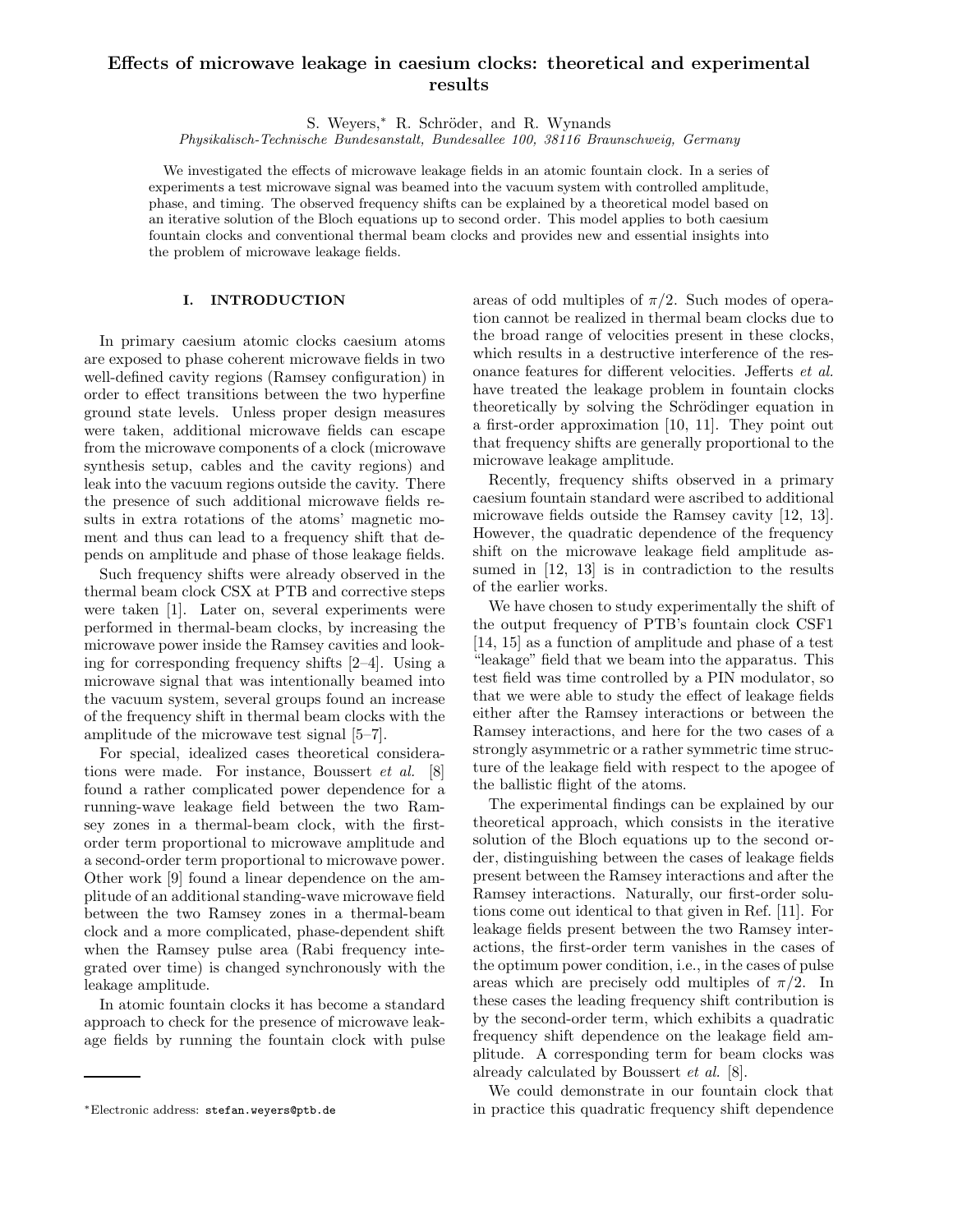will be undiscernible. It requires an unrealistically precise and stable adjustment of the optimum power condition and a strongly asymmetric leakage field for the ascending and descending atoms. Nevertheless, we could measure this quadratic frequency shift, but only by running the experiments under very special conditions not found in normal fountain operation.

However, we discovered another important effect for the case of leakage fields acting between the Ramsey interactions. The usual expectation is that all terms (first and higher order) vanish if the leakage field experienced by the atoms is symmetric with respect to the first and the second half of the free-evolution period between the Ramsey interactions. We could demonstrate that this is only true as long as the amplitudes of the microwave field in the Ramsey cavity seen by the atoms during the first and the second cavity passage, respectively, are equal.

As explained below, this is usually not the case in a real-world fountain clock. As a consequence, even in the "symmetric" leakage case a frequency shift results. Furthermore, this potentially large first-order frequency shift can depend quadratically on the leakage field amplitude.

### **II. THEORY**

In our fountain clock CSF1 the state selection cavity is located immediately below the cut-off tube of the Ramsey cavity. Therefore leakage fields cannot interact with the atoms during the time interval between the state selection and the first Ramsey passage. We will therefore concentrate in the following on the cases of leakage fields either between or after the Ramsey cavity passages. By the way, leakage fields before the first Ramsey passage can be treated in an analog manner as leakage fields after the Ramsey cavity passages [8, 11].

We have solved the Bloch equations iteratively in the presence of time-dependent leakage fields with small amplitudes. We consider in the rotating-wave approximation an oscillating magnetic leakage field  $\vec{B}(t) = \vec{B}_0 \cos(\omega t - \phi)$ , where  $\phi$  is the phase relative to the Ramsey cavity field. The generalized Rabi vector  $\vec{\Omega}_{\text{eff}}(t)$  contains the in-phase (relative to the Ramsey cavity field) and quadrature components of the Rabi frequency of the microwave field  $\vec{B}(t)$  present during the respective stage of the interaction. They are given by the real part  $\Omega_r(t)$  and the imaginary part  $\Omega_i(t)$  of  $\Omega_{\text{eff}}(t)$ . For a two-level system the Bloch vector  $\vec{b}(t)$ precesses around  $\overrightarrow{\Omega}_{\text{eff}}(t) = (\Omega_r(t), -\Omega_i(t), -\delta)$ , where  $\delta = \omega - \omega_0$  is the detuning of the angular frequency  $\omega$ of the electromagnetic field from the atomic transition frequency  $\omega_0$ . The Bloch equations are correspondingly given by

$$
\dot{\vec{b}}(t) = \vec{\Omega}_{\text{eff}}(t) \times \vec{b}(t). \tag{1}
$$

For the following discussions, without leakage fields  $\vec{\Omega}_{\text{eff}}$  can be considered as time independent during the interactions with the Ramsey cavity field (each of duration  $\tau$ ), the free-evolution period between the two Ramsey interactions (duration  $T$ ) and the freeevolution period between the second Ramsey interaction and the detection (duration  $T_d$ ). In the first case it is given by

$$
\vec{\Omega}_{\text{eff}} = (\Omega_R, 0, -\delta) \approx (\Omega_R, 0, 0), \tag{2}
$$

where  $\Omega_R \gg \delta$  is the Rabi frequency corresponding to the interaction in the Ramsey cavity and where at first we do not distinguish between possible different Rabi frequencies for the ascending and for the descending atoms. For the free-evolution periods  $\vec{\Omega}_{\text{eff}}$  is given by

$$
\vec{\Omega}_{\text{eff}} = (0, 0, -\delta). \tag{3}
$$

The precession angle  $\alpha$  of the Bloch vector is thus obtained from  $\alpha = |\Omega_{\text{eff}}| t_i$  with the respective interaction time  $t_i$  equal either to  $\tau$ ,  $T$ , or  $T_d$ .

Before the first Ramsey interaction the caesium atoms are prepared by a state selection process [16] in a hyperfine substate  $|F = 3, m_F = 0\rangle$ , here represented by the Bloch vector  $\vec{b} = (0, 0, -1)$ . Using Eq.  $(1)$  and Eq.  $(2)$ , one finds that after the first Ramsey interaction the atom is in a coherent superposition of the states  $|F = 3, m_F = 0\rangle$  and  $|F = 4, m_F = 0\rangle$ , the latter represented by the Bloch vector  $\vec{b} = (0, 0, +1)$ . This is because in normal operation the power in the Ramsey cavity is adjusted such that the precession angle due to a single cavity passage is given by  $\alpha = \pi/2$  ( $\pi/2$ -pulse). However, for monokinetic atoms experiencing all the same microwave amplitude any odd multiple  $\pi/2$ -pulses work, as well. The probability of finding the atom in the states  $|F = 3, m_F = 0\rangle$  or  $|F = 4, m_F = 0\rangle$  is given by the simple relations  $P(|F = 3, m_F = 0\rangle) = 1/2(1-b_z)$ and  $P(|F = 4, m_F = 0\rangle) = 1/2(1 + b_z)$ , respectively, where  $b_z$  is the z-component of the Bloch vector  $\vec{b}(t)$ .

During clock operation usually the central Ramsey fringe is alternately probed at its full-width-at-halfmaximum (FWHM) points [16], which corresponds to alternately detuning the Ramsey cavity field by  $\pm \delta_{\rm FWHM} = \pm \pi/(2T)$ . That means that during the free-evolution period the Bloch vector evolves again according to Eq. (1), but now in combination with Eq. (3) and  $\delta = \pm \delta_{\rm FWHM}$  for the two sides of the central fringe. After the second Ramsey interaction, analogous to the first one, and another subsequent free evolution, the probabilities of finding the atoms in either state are detected. Therefore the detection process corresponds to a measurement of the final zcomponent of the Bloch vector  $b_z(\pm\delta)$  for either detuning. The servo loop of the clock ensures that the final  $\Delta b_z = b_z(+\delta) - b_z(-\delta)$  is kept at zero by adjusting the frequency of the probing microwave field.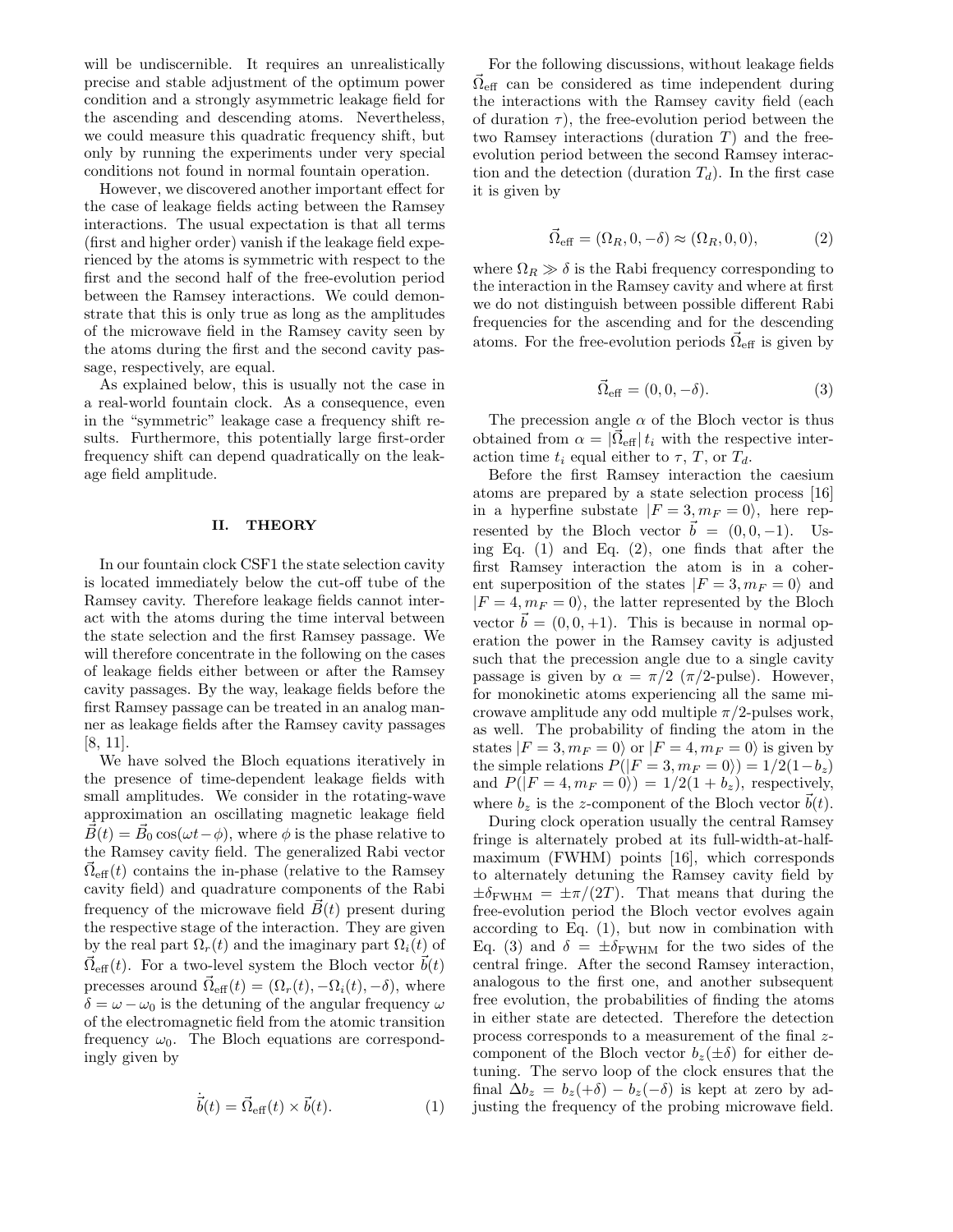Any process provoking  $\Delta b_z \neq 0$  under open-loop conditions results in a frequency shift proportional to  $\Delta b_z$ when the loop is closed. In fact, from the open-loop  $\Delta b_z$  the resulting frequency shift in the closed-loop operation can be directly calculated by using the slope of the central Ramsey fringe. For a typical fringe width of 1 Hz, one can calculate the relative frequency shift as  $\Delta \nu / \nu_0 \approx 2 \cdot 10^{-11} \Delta b_z$ , with the caesium hyperfine transition frequency  $\nu_0 = 9192631770 \text{ Hz}.$ 

In order to take into account the effects of leakage fields present during the free-evolution periods between or after the Ramsey interactions, we used for a first-order solution the unperturbed solutions from above together with the generalized Rabi vector  $\vec{\Omega}_{\text{eff}}(t) = (\Omega_r^L(t), -\Omega_i^L(t), 0)$ , now defined by inphase and quadrature components  $\Omega_r^L(t)$  and  $\Omega_i^L(t)$ corresponding to the leakage field, as input for the Bloch equations  $(Eq. (1))$ . For our calculations we have assumed small leakage field amplitudes, i.e.  $\Omega_r^L(t), \Omega_i^L(t) \ll \delta$ . In a second step, the first-order solutions obtained in this way can be used as  $\vec{b}(t)$  in Eq. (1) to obtain second-order solutions.

As a result we obtain for leakage fields between the Ramsey interactions, including first and second-order terms:

$$
\Delta b_z = \sin(2\,\Omega_R \tau)\cos\frac{\delta T}{2} \int_0^T \Omega_i^L(t) \sin\delta(t - \frac{T}{2}) dt \n+ 2\cos^2(\Omega_R \tau) \int_0^T \left[ \Omega_i^L(t) \int_0^t \Omega_r^L(t') \sin\delta(t - t') dt' - \Omega_r^L(t) \int_0^t \Omega_i^L(t') \sin\delta(t - t') dt' \right] dt \n+ 2\sin^2(\Omega_R \tau) \int_0^T \left[ \Omega_i^L(t) \sin\delta(T - t) \int_0^t \Omega_r^L(t') \cos\delta t' dt' - \Omega_r^L(t) \cos\delta(T - t) \int_0^t \Omega_i^L(t') \sin\delta t' dt' \right] dt,
$$
\n(4)

 $\Gamma$ 

where the first term, representing the first-order solution, is in agreement with the solution found in Ref. [11]. This term vanishes due to the  $\sin(2\Omega_R \tau)$ factor at optimum Ramsey pulse area settings  $\Omega_R \tau =$  $(2N+1)\pi/2$  with  $N=0,1,2,\ldots$ , whereas maximum frequency shifts are obtained at Ramsey pulse areas  $\Omega_R \tau = (2N + 1) \pi/4$  with alternating sign for increasing N. The first-order term depends only on the quadrature component  $\Omega_i^L(t)$  corresponding to the leakage field. This means that any resulting frequency shift is proportional to the leakage field amplitude. It can also easily be seen that as the sine function within the integral of the first-order term is an odd function with respect to  $t = T/2$ , for an even quadrature component  $\Omega_i^L(t)$  the first-order term vanishes.

At optimum Ramsey pulse area settings  $\Omega_R \tau =$  $(2N + 1)\pi/2$  with  $N = 0, 1, 2, \ldots$  the only remaining term is the third term, obtained from the secondorder solution. As it contains only products of the in-phase component  $\Omega_r^L(t)$  and the quadrature component  $\Omega_i^L(t)$ , the frequency shift becomes proportional to the square of the amplitude of the leakage field. Furthermore, it does not change sign with increasing N. But it is important to note that for real clocks it is impossible to adjust the microwave power in the Ramsey cavity to much better than about 1%. Due to this fact, under normal circumstances the first-order term is dominating, unless the leakage field amplitude becomes rather large.

If leakage fields are present during one of the freeevolution periods, their most realistic and general characterization is that of a field which is variable in amplitude and phase along the atomic trajectories, depending in detail on the particular properties of the respective vacuum chamber. We will restrict the following discussions to the simple case of standing waves, consisting of two counterpropagating plane waves with equal amplitudes and polarizations. We have chosen this case because we have evidence of a strong standing wave character of our experimental test field inside CSF1. Our calculated results for traveling waves are qualitatively similar to those for standing waves and related details will be presented elsewhere [17]. For the polarization of the standing wave fields we assume in the following without loss of generality that the magnetic field vector  $\vec{B}(t)$  of the leakage fields is always parallel to the constant magnetic field direction along the atomic trajectories.

For a standing wave field the in-phase and quadrature components of the generalized Rabi vector  $\vec{\Omega}_{\text{eff}}(t)$ seen by the atoms along their path  $x(t)$  are given by

$$
\Omega_r^L(t) = \Omega^L(t) \cos \phi = \Omega_0^L \cos(kx(t) + \eta) \cos \phi
$$
  

$$
\Omega_i^L(t) = \Omega^L(t) \sin \phi = \Omega_0^L \cos(kx(t) + \eta) \sin \phi, (5)
$$

where  $k = 2\pi/\lambda$  is the wavenumber for wavelength  $\lambda$ , and  $\eta$  describes the spatial position of the standing wave field envelope with respect to the Ramsey cavity. We note that in the case of a standing wave the atoms experience a leakage field with a time varying amplitude  $\Omega^L(t) = \Omega_0^L \cos(kx(t) + \eta)$  but a constant phase  $\phi$ .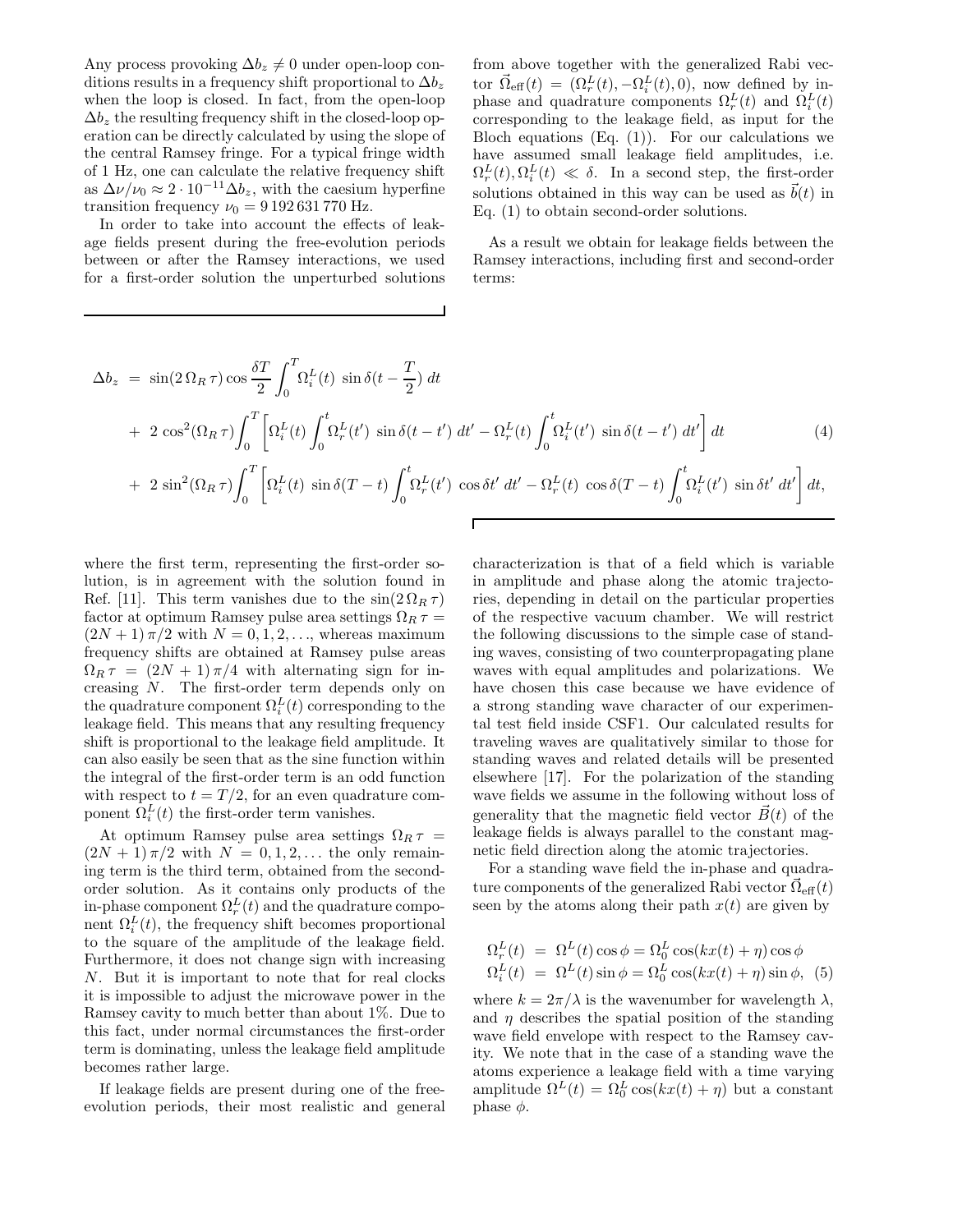By inserting Eqs. (5) into Eq. (4) it can be seen immediately that for  $\phi = N \pi$  with  $N = 0, 1, 2, \dots$  there is no frequency shift as in this case  $\Omega_i^L(t) = 0$ . From numerical integration of Eq. (4) we obtain the final  $\Delta b_z$  for a standing wave leakage field present between the two Ramsey interactions. Let us consider the case of an exposure of the atoms to the leakage field starting immediately after the first Ramsey cavity interaction. It is instructive to replace the upper limit T of the integrals of Eq.  $(4)$  by a variable  $t_l$ , which indicates the time when the exposure of the atoms to the leakage field stops. The resulting  $\Delta b_z(t_l)$  is plotted in Fig. 1 for the case of a standing wave leakage field in an atomic fountain.



FIG. 1: Final  $\Delta b_z$  as a function of the time  $t_l$  (see text).  $t_l = 0$  corresponds to the begin of the leakage field interaction just at the end of the first cavity passage and  $t_l = 0.5$  s to the end of the leakage field interaction just at the begin of the second cavity passage. The initial velocity of the atoms is  $v(t_l = 0) = 2.5$  m/s and the acceleration of gravity is assumed to be  $g = 10 \text{ m/s}^2$ , so that  $T = 0.5 \text{ s}$ and  $\delta = \pi$  (operation at FWHM points). Other parameters have been arbitrarily chosen and do not have any particular significance:  $\lambda = 0.0326$  m,  $\eta = -\pi/6$ ,  $\phi = \pi/4$ , and  $\Omega_0^L = 0.01$  rad/s. Depicted is the resulting curve for a resulting curve is missed a realistic situation, where the optimum power is missed by 1%:  $\Omega_R \tau = 0.99 \pi/2$ .

For  $t_l = 0.5$  s we obtain  $\Delta b_z = 0$ , which is due to the fact that for the calculation of the graph in Fig. 1 we used the properties of the ballistic flight path of atoms in a fountain: in the ideal case the atoms are exposed to the same leakage field during their ascent and their descent. This happens in a symmetric way with respect to the apogee at time  $T/2$ . On the other hand, from the graph the resulting  $\Delta b_z(t_l)$  can be read off when the leakage stops at any other time  $0 \le t_l \le 0.5$  s. In this case the leakage field is of course no longer symmetric and consequently in general  $\Delta b_z(t_l) \neq 0$  is obtained. But from the zerocrossings of  $\Delta b_z(t_l)$  for certain values of  $t_l$  we recognize that the asymmetry of a standing wave leakage field is a necessary but not a sufficient condition for frequency shifts to appear.

This result is different from what is obtained if a leakage field with constant amplitude and phase is assumed like in Ref. [11]: in this case we calculate that  $|\Delta b_z(t_l)|$  increases monotonically for  $0 \le t_l \le 0.25$  s and decreases in a corresponding way for  $0.25$  s  $\le t_l \le$ 0.5 s. Moreover, due to the integration of a constant leakage field (Eq. (4)) the maximum value of  $|\Delta b_z|$ reached at the apogee is generally much larger compared to the maximum  $|\Delta b_z|$  for any  $t_l$  in the case of a standing wave or a traveling wave [17]. If we use in the calculation a constant field with parameters analogous to the situation of Fig. 1 ( $\Omega_0^L = 0.01$  rad/s,  $\phi = \pi/4$ , the maximum  $|\Delta b_z|$  is about a factor of 40 larger than the maximum  $|\Delta b_z|$  obtained from Fig. 1. This means that in general the frequency shift is overestimated if it is calculated based on an un-physical "constant" leakage field, instead of a realistic standing or traveling wave leakage field.

Now we would like to point out another important effect, which at least for fountain clocks may usually be the dominating source of a frequency shift due to leakage fields present between the Ramsey interactions. This effect results from the fact that in general atoms traverse the Ramsey cavity at different distances from the vertical cavity symmetry axis during their first and second Ramsey passages, so that the atoms are exposed to different microwave amplitudes on their way up and on their way down. This is because in typical Ramsey cavities for fountain clocks the microwave amplitude across the cavity apertures varies by several percent. Depicting the Rabi frequencies for the first and the second cavity passage by  $\Omega_R(\uparrow)$  and  $\Omega_R(\downarrow)$ , respectively, we obtain as a result that the angles  $\alpha_1 = \Omega_R(\uparrow)\tau$  and  $\alpha_2 = \Omega_R(\downarrow)\tau$  for the ascending and descending atoms can be slightly different. Instead of using Eq. (4) we find for the final  $\Delta b_z$ :

$$
\Delta b_z = 2 \left[ \sin(\alpha_1 + \alpha_2) \cos \frac{\delta T}{2} \int_0^T \Omega_i^{L, o}(t) \sin \delta(t - \frac{T}{2}) dt + \sin(\alpha_1 - \alpha_2) \sin \frac{\delta T}{2} \int_0^T \Omega_i^{L, e}(t) \cos \delta(t - \frac{T}{2}) dt \right] + \text{second-order terms}, \tag{6}
$$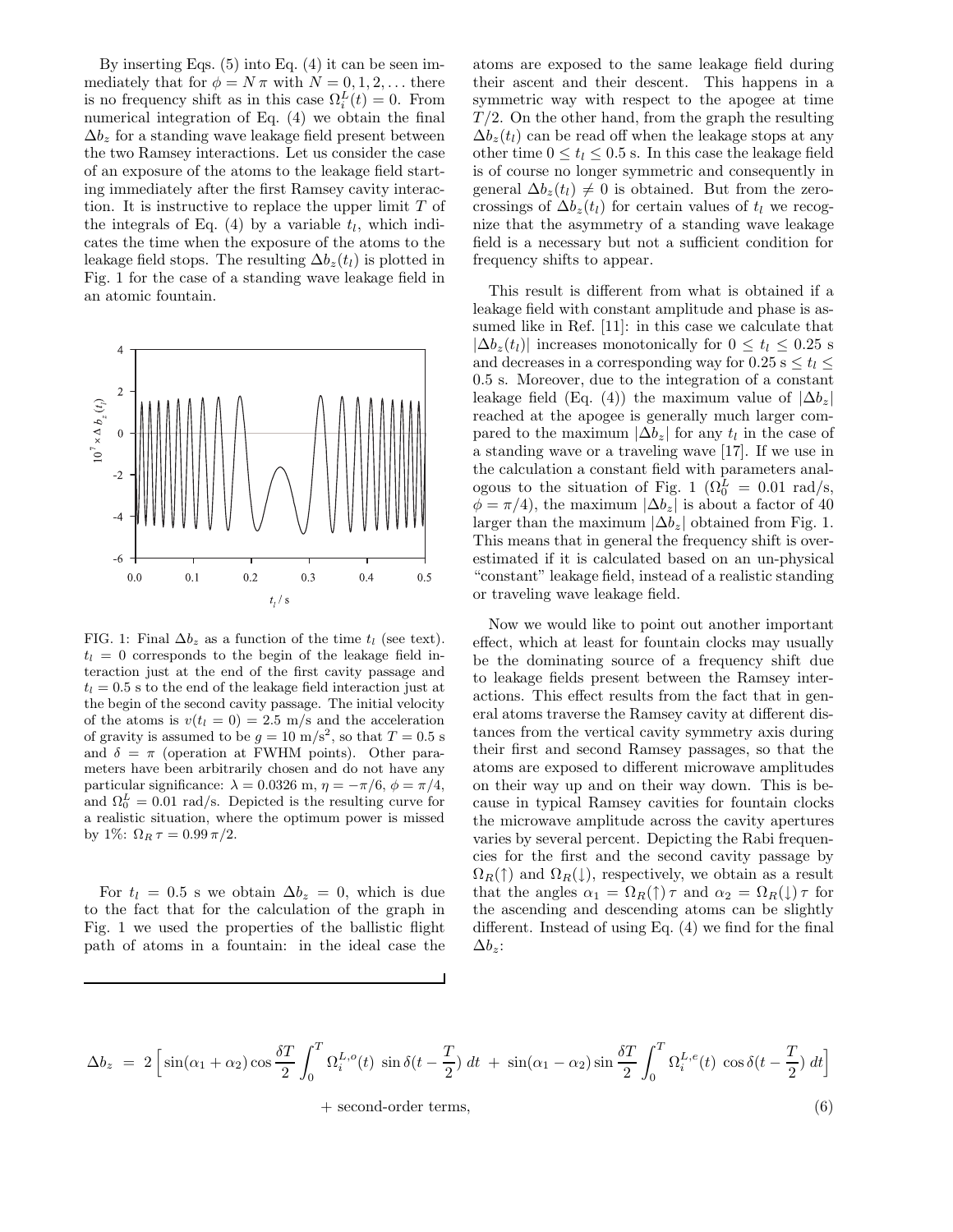where for the first-order term we have split the quadrature component due to the leakage field  $\Omega_i^L(t)$ into an odd function of t (with respect to  $t = T/2$ )  $\Omega_i^{L,\circ}(t)$ , and into an even function of t (with respect to  $t = T/2$ )  $\Omega_i^{L,e}(t)$ . The second-order terms are identical to those of Eq. (4), with the exception that the factor  $\cos^2(\Omega_R \tau)$  has to be replaced by  $\cos(\Omega_R(\uparrow)\tau)\cos(\Omega_R(\downarrow)\tau) = \cos\alpha_1\cos\alpha_2$  and the factor  $\sin^2(\Omega_R \tau)$  has to be replaced analogously.

The first term of Eq. (6) describes the effect of an asymmetric leakage field as discussed before, including now  $\alpha_1 \neq \alpha_2$ . It can still be made negligible by adjusting the microwave power such that  $\alpha_1 + \alpha_2 = (2N + 1) \pi$  with  $N = 0, 1, 2, \dots$  The second term survives even at optimum power. It describes the frequency shifting effect of the condition  $\alpha_1 \neq \alpha_2$  in the presence of a symmetric leakage field between the Ramsey interactions. In contrast to the behavior of this first-order term the second-order terms still vanish for perfectly symmetric leakage fields, even when  $\alpha_1 \neq \alpha_2$ .

In Fig. 2 the original result of Fig. 1 obtained from Eq. (4) for a standing wave leakage field  $(Eq. (5))$  is compared to the result obtained from Eq. (6), where we have included the effect of  $\alpha_1 \neq \alpha_2$ . It becomes obvious that in the latter case the frequency shift does not vanish, even when the leakage field is symmetric  $(t_l = 0.5 \text{ s})$ . Furthermore, even a very small difference between  $\alpha_1$  and  $\alpha_2$  of 0.5% results in much larger frequency shifts compared to the case  $\alpha_1 = \alpha_2$  with asymmetric leakage field  $(t_l < 0.5 \text{ s}).$ 



FIG. 2: Final  $\Delta b_z$  as a function of the time  $t_l$ . Broken line: Same curve as depicted in Fig. 1 ( $\alpha_1 = \alpha_2 = 0.99 \pi/2$ ). Full line:  $\Delta b_z$  calculated for  $\alpha_1 = 0.99 \pi/2$  and  $\alpha_2 =$  $0.985 \pi/2$ , but otherwise identical parameters.

When the frequency shift is dominated by the effect due to  $\alpha_1 \neq \alpha_2$ , the resulting  $\Delta b_z$  for odd multiple  $\pi/2$ -pulse operation can be written in the explicit form:

$$
\Delta b_z = 2 \sin((2N+1)(\tilde{\alpha}_1 - \tilde{\alpha}_2)) \sin \frac{\delta T}{2}
$$

$$
\times \int_0^T \Omega_i^{L,e}(t) \cos \delta(t - \frac{T}{2}) dt
$$

$$
\approx 2 (2N+1)(\tilde{\alpha}_1 - \tilde{\alpha}_2) \sin \frac{\delta T}{2}
$$

$$
\times \int_0^T \Omega_i^{L,e}(t) \cos \delta(t - \frac{T}{2}) dt.
$$
(7)

with  $N = 0, 1, 2, \dots$  and  $\tilde{\alpha}_1 \approx \tilde{\alpha}_2 \approx \pi/2$ . This equation gives the remarkable result that by using odd multiple  $\pi/2$ -pulse operation modes we obtain a quadratic dependence on the microwave amplitude setting due to the product  $(2N+1) \Omega_i^{L,e}(t)$ , as long as the leakage field amplitude is proportional to the microwave field amplitude in the Ramsey cavity.

Finally, we also give here the calculated first-order solution for arbitrary types of leakage fields and Ramsey pulse area settings close to the optimum  $(\alpha_1 \approx$  $\alpha_2 \approx (2N+1)\pi/2$  with  $N = 0, 1, 2, \ldots$ , if leakage fields are present after the second Ramsey interaction  $(t = 0)$  until the atoms reach the detection region  $(t = t_d):$ 

$$
\Delta b_z = 2 \sin \alpha_1 \sin \delta T \int_0^{t_d} \Omega_i^L(t) \cos \delta t \, dt, \quad (8)
$$

where we have omitted terms which due to Ramsey pulse area settings close to the optimum only give small contributions compared to the contributions from Eq. (8). Frequency shifts are proportional to the amplitude of the leakage field and alternate in sign for increasing N.

From Eq. (8) we obtain the same result as Levi *et al.* obtained for the special case of a leakage field of short duration after the second Ramsey interaction with amplitude and phase constant in time [11].

## **III. EXPERIMENTAL SETUP**

The PTB caesium fountain CSF1 is described in detail elsewhere [14, 15]. For the experimental microwave leakage investigations we beam a test microwave field either through one of the optical access ports near the detection region or through the upper window for the vertical laser beams (Fig. 3). The electrical part of the experimental setup is relatively simple. The microwave signal produced by the 9-GHz synthesis chain for the Ramsey cavity is split into two paths. One of them supplies the interrogation microwave field for the Ramsey cavity in the usual way. The other path, which provides the test microwave field, consists of an X-band waveguide containing an adjustable attenuator, a variable phase shifter and a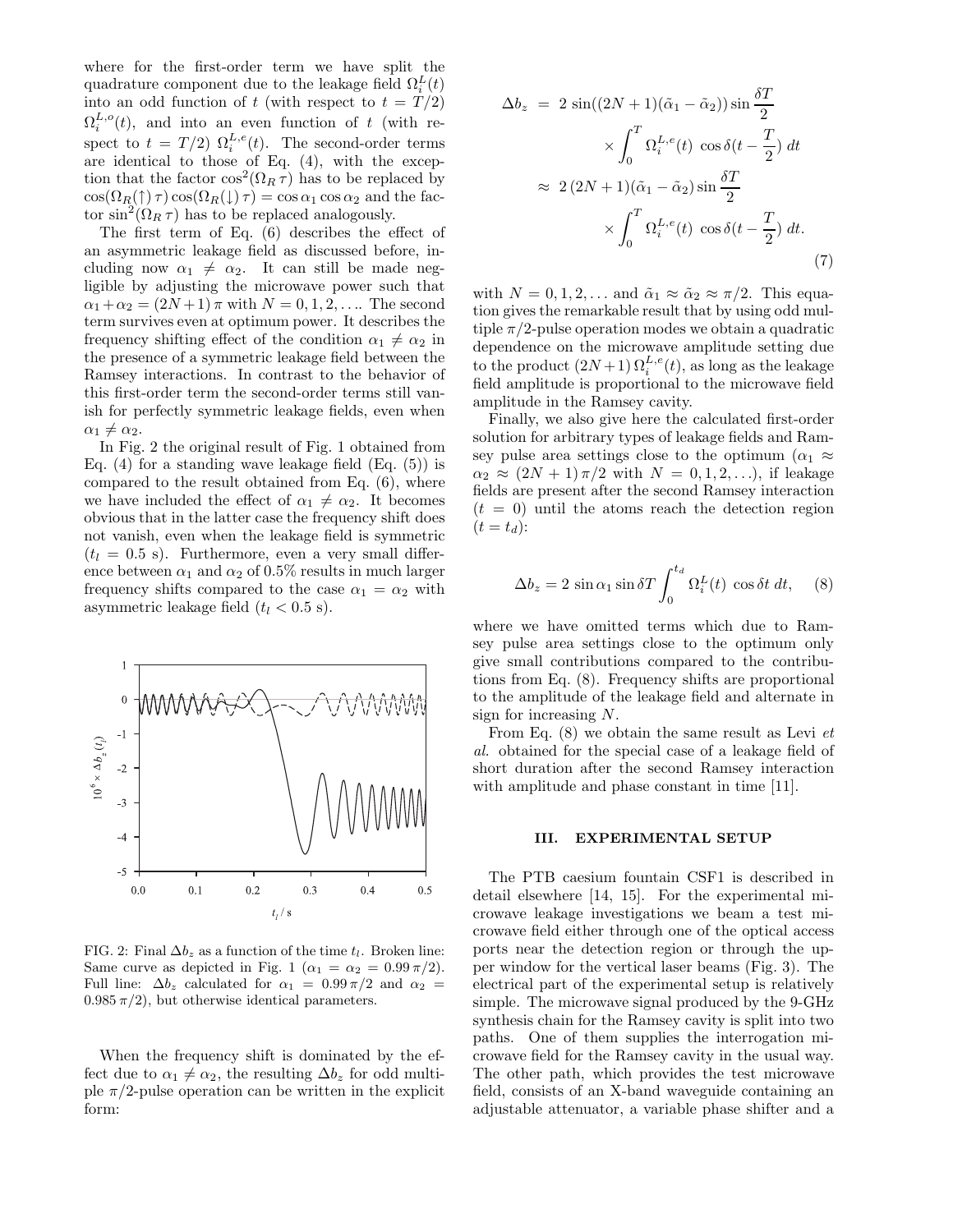

FIG. 3: Geometry of the vacuum subsystem of PTB's CSF1 caesium fountain clock. The horn antenna for the application of a test microwave field was positioned as close as possible to one of the two windows marked in the sketch.

PIN modulator, used as rf switch (extinction 117 dB). The X-band waveguide leads to a cable-coupled microwave horn, which is firmly positioned as close as possible to an unused window at the vacuum cross containing the detection zone, or at the top where one of the vertical laser beams enters the vacuum system (Fig. 3). This setup allows us to set the amplitude and phase of the test microwave field independently of the pulse area in the Ramsey cavity and to switch the test field on and off at well-defined times during the fountain operating cycle, i.e., when the atom cloud is at a specific position along its trajectory.

We note that any values of the phase of our test microwave field given in this publication refer to the reading of the dial of the phase shifter. There is a fixed, but unknown propagation delay between this device and the interior of the fountain. In particular, it would be an improbable coincidence if our "phase 0◦" coincided with the "in-phase" situation described in Section II.

In the standard mode of operation of CSF1 the 9- GHz synthesis chain is locked to the center of the Ramsey fringe by controlling the frequency of a 5- MHz quartz oscillator. Its relative frequency is compared to the average relative frequency  $y(H)$  of two hydrogen masers using a phase comparator. Depending on the size of the frequency shift an averaging time of 1-5 minutes is chosen in order to clearly resolve the shift within the frequency noise of the fountain at such short integration times. In the plots shown below a difference frequency of zero corresponds to the fountain output frequency in the absence of the test microwave field, while the statistical uncertainty is of the order of the data symbol size.

### **IV. EXPERIMENTAL RESULTS**

In the fountain CSF1 atoms are launched with an initial velocity of 4.04 m/s. They pass through the Ramsey cavity after 130 ms for the first time and after 695 ms for the second time. The upper detection region is reached 795 ms after the launch. In the experiments described in the following, for a fixed amplitude setting the phase of the simulated leakage field was varied over a full cycle. It was checked in an auxiliary experiment that changing the setting of the phase shifter does not cause any noticeable amplitude change of the microwave signal passing through.

In fountain clocks leakage fields present between the first and the second Ramsey passage would be expected to exibit a highly symmetric time structure with respect to  $t = T/2$ . In our fountain such a leakage field was simulated by beaming a test field through the upper port starting when the atoms pass through the Ramsey cavity for the first time, and stopping when they pass through the Ramsey cavity for the second time. In Fig. 4 the resulting frequency shift is shown for a fixed test field power and for different Ramsey pulse areas.

In each case one observes an oscillating phase dependence that can very well be fitted by a sine function. These experimental results are explained by Eq. (7). From this equation we see that only the symmetric part of the test leakage field, described by  $\Omega_i^{L,e}(t)$ , contributes, so that the phase dependence is given by  $\sin \phi$  (see Eq. (5)). Furthermore, in Fig. 4 one sees that for a fixed phase the frequency shift increases linearly with the pulse area, as expected from Eq. (7). Additional measurements of the frequency shift for a fixed phase and a fixed Ramsey pulse area (not depicted here) revealed that the frequency shifts for leakage fields between the Ramsey interactions are proportional to the leakage field amplitude over several orders of magnitude [17]. The combination of these experimental findings confirms a quadratic dependence of the frequency shift as predicted by Eq. (7), in the case that the leakage field amplitude is proportional to the amplitude in the Ramsey cavity. This is probably the explanation of the observed quadratic frequency shift dependence reported in Refs. [12, 13].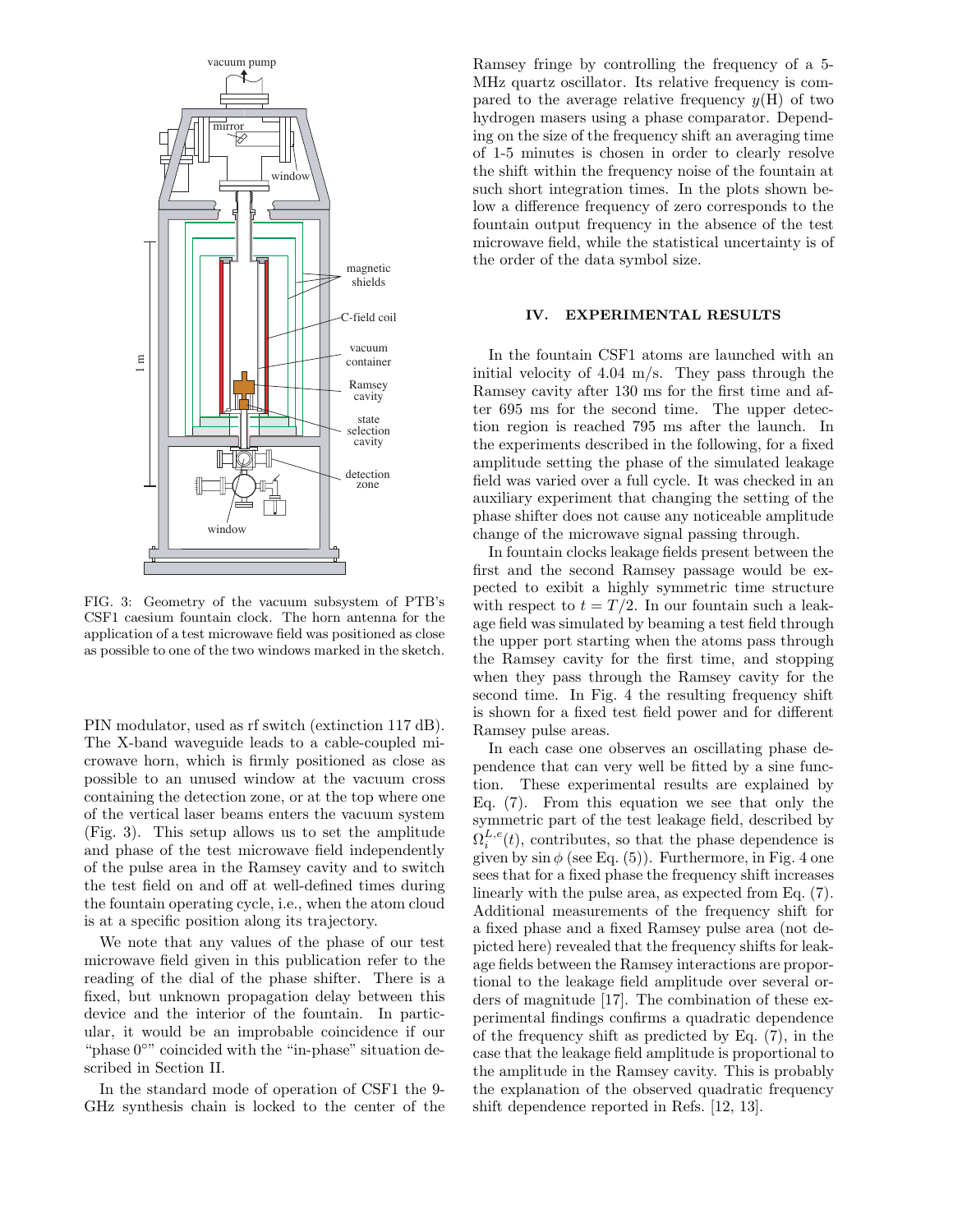

FIG. 4: Phase dependence of the relative frequency shift  $y(CSF1 - H)$  due to a microwave test field of fixed amplitude, which is beamed into the apparatus from the upper port during the free-evolution period between the first and the second Ramsey cavity passage of the atoms (full circles:  $1 \pi/2$ -pulse, open circles:  $3 \pi/2$ -pulse, open diamonds:  $5 \pi/2$ -pulse, open squares:  $7 \pi/2$ -pulse, open triangles:  $9 \pi/2$ -pulse). The solid lines connect the data points to guide the eye.

We should note here that the reason why the approximate solution Eq. (7) is sufficient to describe the measured frequency shifts of Fig. 4 is that other contributions from the more complete solution, Eq. (6), are negligible: the first term of Eq. (6) is small due to the factor  $sin(\alpha_1 + \alpha_2) \approx sin(2N + 1)\pi$  (N =  $(0, 1, 2, \ldots)$  and the second-order terms of Eq. (6) are small as they depend quadratically on the leakage field amplitude and the test leakage field is highly symmetric (second- and higher-order terms vanish for perfectly symmetric leakage fields).

In order to make visible the contributions by the second-order terms we induced a test leakage field exhibiting a highly asymmetric time structure with respect to  $t = T/2$  by beaming a 5 ms test field into CSF1 through the upper port at a time 220 ms after the launch of the atoms. In Fig. 5 the resulting frequency shift is shown for a fixed test field power but varying Ramsey pulse area.

Due to the rather asymmetric character of the applied test field in this case, we recognize that now the second-order terms of Eq. (6) contribute to the frequency shift and may even become dominant when the test field amplitude is large enough. This is most clearly the case in the optimized Ramsey pulse area situation (full circles), where the contribution of the first term of Eq. (6) even vanishes due to the factor  $\sin(\alpha_1+\alpha_2) \approx \sin \pi$ . In this situation contributions to the frequency shift mainly come from the product of the in-phase and quadrature components,  $\Omega_r^L(t)$  and  $\Omega_i^L(t)$ , so that the resulting frequency shift depends on  $\sin \phi \cos \phi \propto \sin (2\phi)$ . The other curves of Fig. 5 show that away from the optimized Ramsey pulse area



FIG. 5: Phase dependence of the relative frequency shift  $y(CSF1 - H)$  due to pulsed microwave radiation, which is beamed into the apparatus from the upper port 220 ms after the launch of the atoms on their way up for a duration of 5 ms (full circles: optimized Ramsey pulse area  $(\Omega_R \tau \approx$  $\pi/2$ , open diamonds: optimized Ramsey pulse area + 0.8  $dB$ , open squares: optimized Ramsey pulse area  $+3.5$  dB). The solid lines connect the data points to guide the eye.

situation the first term of Eq. (6) becomes increasingly important and finally dominates, so that the resulting frequency shift depends mainly on  $\sin \phi$  (open squares). Qualitatively similar results were calculated by Dorenwendt and Bauch [9].

Finally, in Fig. 6 the frequency shifts are plotted for experiments where a test field was applied between the second Ramsey interaction and the detection, 744 ms after the launch and for a duration of 5 ms.

The observed frequency shifts exhibit a sinusoidal dependence on the phase with alternating sign for an increasing odd number  $2N + 1$   $(N = 0, 1, 2, ...)$  of  $\pi/2$ -pulse areas as predicted by Eq. (8). The reason for the increased amplitude of the curves for  $7\pi/2$ and  $9\pi/2$ -pulses is currently not clear.

Also in this case we performed measurements of the leakage amplitude dependence for a fixed phase and a fixed Ramsey pulse area (not depicted here), which revealed frequency shifts proportional to the test field amplitude as predicted by Eq. (8) [17].

## **V. CONCLUSION**

By solving iteratively the Bloch equations we obtained general expressions for the frequency shifts in caesium clocks due to the presence of microwave leakage fields between or after the Ramsey interactions. An important finding, overlooked in the past, is the strong sensitivity of the clock frequency to leakage fields when the effective pulse areas for the first and second Ramsey pulse are not precisely equal. This may even be the dominating source of leakage-induced frequency shifts. It was also pointed out that it is nec-